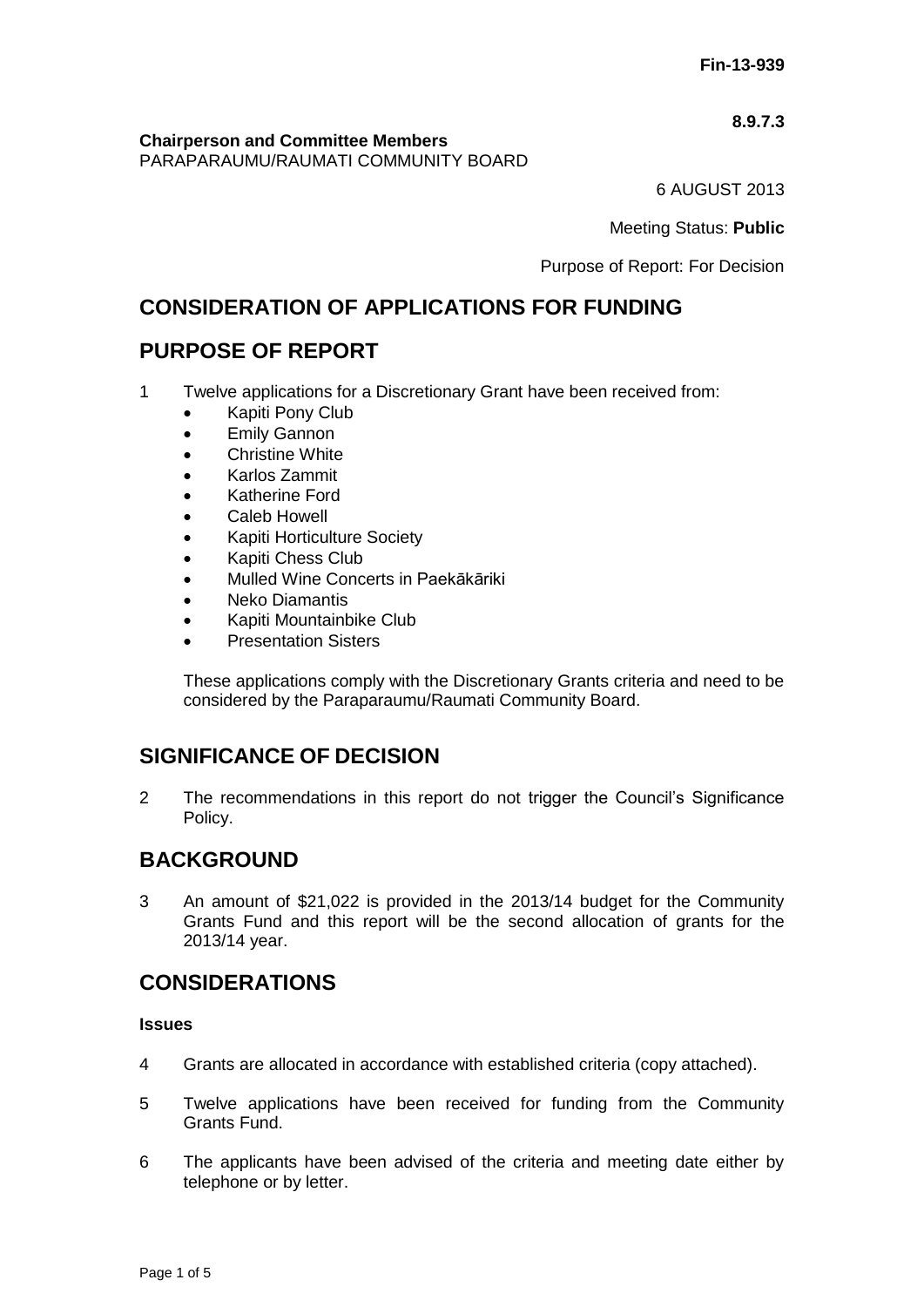## **Applications from the Community Grant Fund**

The following applications can be considered under Eligible Purposes 2 *– Special project or activity*

#### Kapiti Pony Club

7 Caroline Beaufort on behalf of the Kapiti Pony Club has applied for a grant of \$500 to assist with costs to help relocate their Pony Club and purchase a storage container to convert into a new clubroom.

**Emily Gannon**<br>8 **Emily Gannon** 

Emily Gannon as applied for a grant of \$500 to assist with travel costs to Las Vegas to take part in the World Hip Hop Dance Championships in August 2013.

Christine White

9 Christine White has applied for a grant of \$500 to assist with costs for accommodation associated with running a song writing/singing camp for young people to be held in Paekākāriki.

## Karlos Zammit

10 Karlos Zammit has applied for a grant of \$500 to assist with costs to travel to Barcelona and London as part of the under 16s Ricki Herbert Football Academy Tour (Sep-Oct 2013).

Katherine Ford<br>11 Katherine

Katherine Ford has applied for a grant of \$480 to cover the cost of 8 games of indoor netball. Katherine would like to encourage parents back into amateur sport and has entered her team in the 'Action Kapiti League'.

Caleb Howell

12 Caleb Howell has applied for a grant of \$500 to assist with costs for travel to take part in the Los Angeles Dance Tour 2014 (July).

Kapiti Horticulture Society

13 Bernie Townsend on behalf of the Kapiti Horticulture Society has applied for a grant of \$800 to assist with costs for their Annual Flower Show.

#### Kapiti Chess Club

14 Guy Burns on behalf of the Kapiti Chess Club has applied for a grant for \$500 to assist with costs for replacement of their chess boards, pieces and clocks to maintain their standards of promoting chess in the Kāpiti area for all ages.

#### Mulled Wine Concerts in Paekākāriki

15 Mary Gow on behalf of the Mulled Wine Concerts in Paekākāriki has applied for a grant of \$500 to assist with costs for delivery and removal of their piano to concerts.

Neko Diamantis

16 Neko Diamantis has applied for a grant of \$341 to assist with travel and to attend an Aqua Zumba training course in Auckland in September 2013.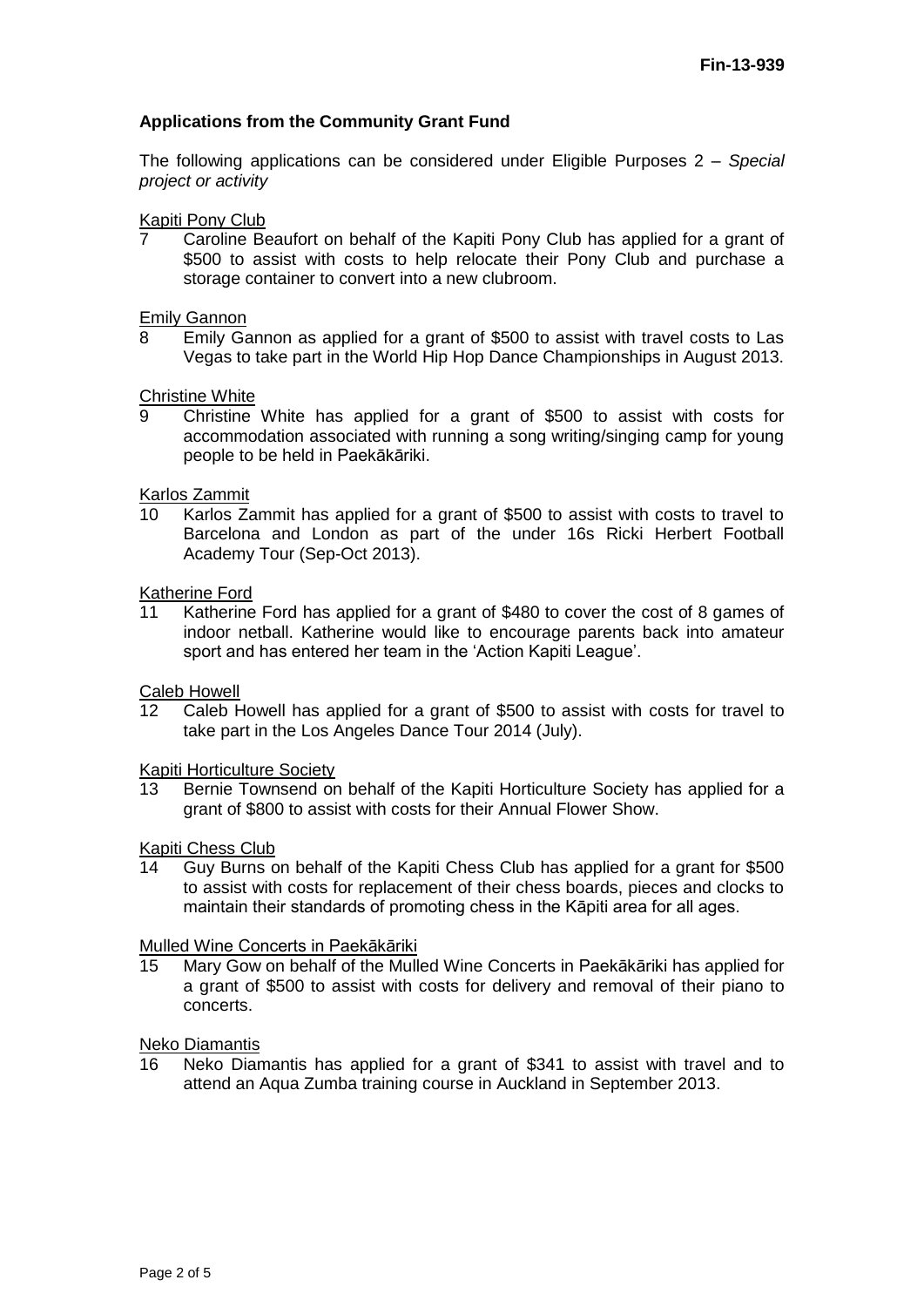The following application can be considered under Eligible Purposes 4 – *To partially or fully offset the cost of any Council permit, licence or resource consent fees within the current financial year of the project or activity.*

## Kapiti Mountainbike Club

17 Cherie Ruscoe on behalf of the Kapiti Mountainbike Club has applied for a grant for \$500 (or \$442.00) to cover the additional cost in the approval of their resource consent application to expand their biking tracks in Whareroa.

The following application can be considered under Eligible Purposes 5 *– The remission of hall rental within the current financial year of the project or activity.*

Presentation Sisters

18 Tony Bevin on behalf of the Presentation Sisters has applied for a grant for \$500 to assist with costs for hall hire and security for their Mission Gala 2013.

Financial Considerations

#### 19 Budget allocation for the 2013/14 year.

| 2013/14<br><b>Budget</b><br><b>Allocation</b> | Date of meeting                       | <b>Grants total</b><br>per meeting | Total    | <b>Balance</b><br>Available for<br><b>Distribution</b> |
|-----------------------------------------------|---------------------------------------|------------------------------------|----------|--------------------------------------------------------|
| \$21,022                                      | 25 June 2013                          | \$2,966                            | \$2,966  | \$18,056                                               |
|                                               | Refund from Paris Dalrymple-Mortleman | \$500                              | \$18,550 |                                                        |
|                                               | Injured, unable to compete            |                                    |          |                                                        |

20 The following list shows all the grants made to date from the Paraparaumu/ Raumati Community Board Grants Fund in the 2013/2014 financial year, for the Board's information.

| <b>Date</b> | <b>Recipient</b>                                | <b>Amount</b> | <b>Purpose of Grant</b>                                                            | <b>Report</b><br><b>Back</b> |
|-------------|-------------------------------------------------|---------------|------------------------------------------------------------------------------------|------------------------------|
| 25/6/13     | Loved4Life<br>(Raumati area)                    | \$500         | 'Loved' quilts and a meal                                                          |                              |
| 25/6/13     | Alani Dalrymple-<br>Mortleman                   | \$300         | Travel around NZ with the<br>Elite Squash Squad in July<br>2013                    |                              |
| 25/6/13     | <b>Micheal Tracy</b>                            | \$300         | Travel to Las Vegas in the<br><b>Swoosh National</b><br>Championships in July 2013 |                              |
| 25/6/13     | Kapi-Mana Bultiple<br><b>Birth Club</b>         | \$300         | Provide grocery hampers<br>and meals to families with<br>multiple births           |                              |
| 25/6/13     | Kapiti and<br>Paraparaumu's<br>Kapa Haka Groups | \$300         | Provide specialist tutors to<br>improve their level of<br>performance              |                              |
| 25/6/13     | <b>Brian Bullen</b>                             | \$200         | Travel to London at the<br><b>Croquet World</b><br>Championships                   |                              |
| 25/6/13     | Liam Watson                                     | \$300         | <b>Ricki Herbert Football Tour</b><br>of Europe Sep-Oct 2013                       |                              |
| 25/6/13     | <b>Christine Lenk</b>                           | \$500         | Hall hire to hold classes for<br>cancer patients                                   |                              |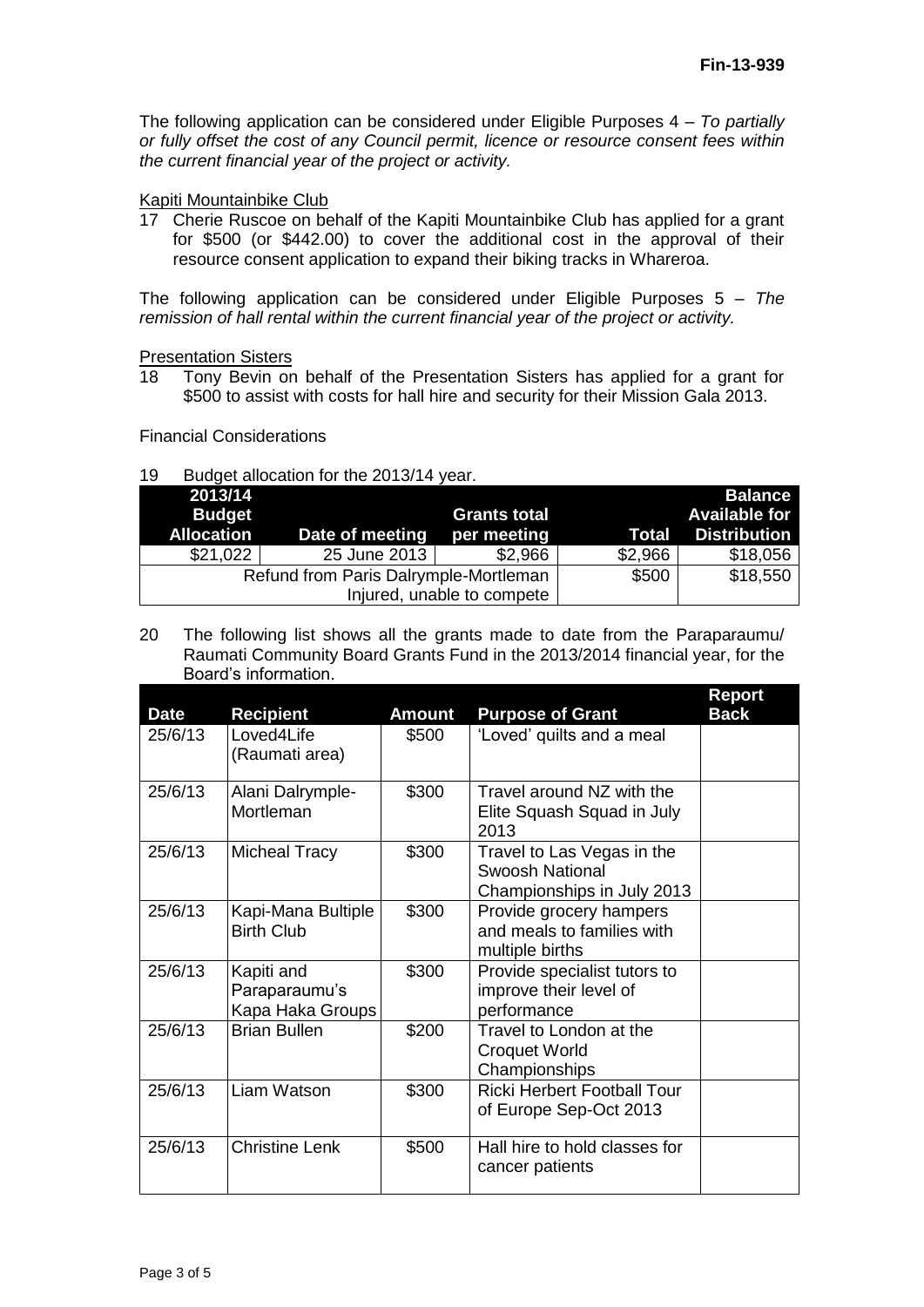| <b>Date</b> | <b>Recipient</b>             | <b>Amount</b> | <b>Purpose of Grant</b>                                                     | <b>Report</b><br><b>Back</b> |
|-------------|------------------------------|---------------|-----------------------------------------------------------------------------|------------------------------|
| 25/6/13     | Amnesty<br>International     | \$100         | Hall hire to hold a film event                                              | Received                     |
| 25/6/13     | Kapiti Historical<br>Society | \$102         | Hall hire for three meetings<br>in Paraparaumu Library                      |                              |
| 25/6/13     | <b>Thomas Slade</b>          | \$64          | Hall hire to show his<br>photography at Paekākāriki<br><b>Memorial Hall</b> |                              |

## **Delegations**

21 The Paraparaumu/Raumati Community Board has delegated authority to: Reference Part D.10 of the Governance Structure which reads:

## *Community Grants*

*10.13 Authority to consider and approve the allocation of community-based grant funds as deemed appropriate under agreed criteria of both existing schemes and any granting schemes that may be approved through the Annual Plan process or the Long Term Plan (LTP) process.*

# **RECOMMENDATIONS**

- 22 That the Paraparaumu/Raumati Community Board grants the Kapiti Pony Club a grant of \$............. to assist with costs to help relocate their Pony Club and purchase a storage container to convert into a new clubroom.
- 23 That the Paraparaumu/Raumati Community Board grants Emily Gannon a grant of \$............ to assist with travel costs to Las Vegas to take part in the World Hip Hop Dance Championships in August 2013.
- 24 That the Paraparaumu/Raumati Community Board grants Christine White a grant of \$............ to assist with costs for accommodation associated with running a song writing/singing camp for young people to be held in Paekākāriki.
- 25 That the Paraparaumu/Raumati Community Board grants Karlos Zammit a grant of \$.............. to assist with costs to travel to Barcelona and London as part of the under 16s Ricki Herbert Football Academy Tour (Sep-Oct 2013).
- 26 That the Paraparaumu/Raumati Community Board grants Katherine Ford a grant of \$............. to cover the cost of 8 games of indoor netball. Katherine would like to encourage parents back into amateur sport and has entered her team in the 'Action Kapiti League'.
- 27 That the Paraparaumu/Raumati Community Board grants Caleb Howell a grant of \$............... to assist with costs for travel to take part in the Los Angeles Dance Tour 2014 (July).
- 28 That the Paraparaumu/Raumati Community Board grants the Kapiti Horticulture Society a grant of \$............. to assist with costs for their Annual Flower Show.